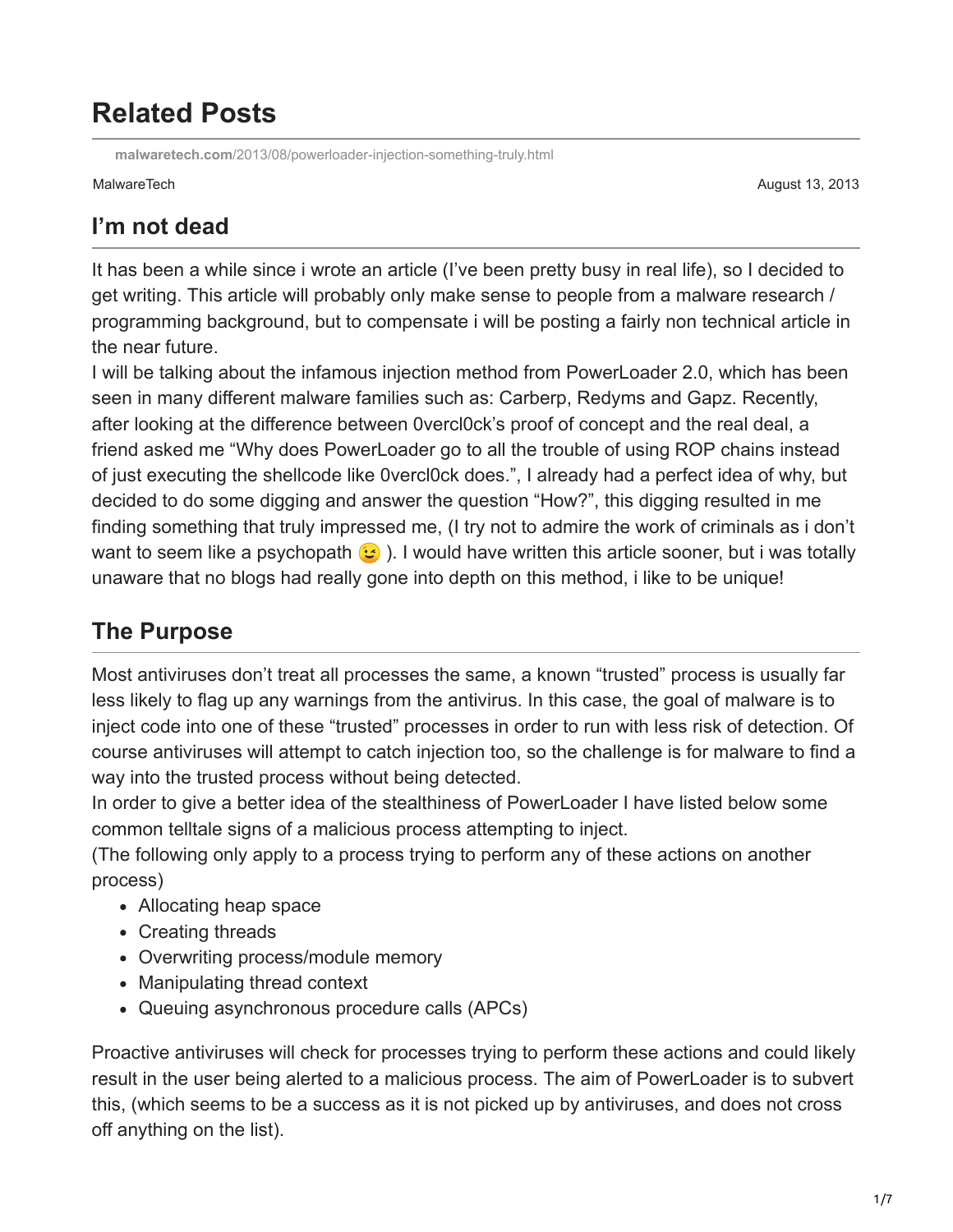#### **Writing the code to explorer**

In the case of PowerLoader, the trusted process targeted is explorer. I won't be putting any images/reversed code for this part as it has already been well documented by [ESET.](http://www.welivesecurity.com/2012/12/27/win32gapz-steps-of-evolution/) PowerLoader gets the malicious code into the process by opening an existing, shared section already mapped into explorer, removing the need to allocate heap space or overwrite process memory. PowerLoader then proceeds to map the shellcode onto the end of the chosen section. Below is a list of targeted shared sections.

- BaseNamedObjectsShimSharedMemory
- BaseNamedObjectswindows shell global counters
- BaseNamedObjectsMSCTF.Shared.SFM.MIH
- BaseNamedObjectsMSCTF.Shared.SFM.AMF
- BaseNamedObjectsUrlZonesSM\_Administrator
- BaseNamedObjectsUrlZonesSM\_SYSTEM

#### **Executing the code**

In order to execute the remote code without creating a thread, PowerLoader uses a little trick with the explorer tray window procedure. By opening "Shell TrayWnd" and calling SetWindowLong, PowerLoader is able to set a variable used by the window procedure to point to a specific address in its shellcode. Here PowerLoader sets the address to a pointer to a pointer to KiUserApcDispatcher, whereas 0vercl0ck's code will just set it to a pointer to a pointer to the payload (which resides in a shared section).

When SendNotifyMessage is called by the malware, the window procedure inside explorer is triggered and this is what happens.

| اتتعا نكسو             |                 |
|------------------------|-----------------|
| l mov                  | eax, [esi]      |
| $ {\text{push}} $ call | esi             |
|                        | dword ptr [eax] |

Figure 1: A snippet from the Window Procedure

Now this code is simple, it will perform a double indirection that will result in the address pointed to by the pointer that was set using SetWindowLong, being executed.

This is where PowerLoader differs from 0vercl0ck's version. The instruction "call dword ptr eax" will read the value pointed to by EAX and then call it. The read part won't trigger DEP (Data Execution Prevention), if the section is not executable (in later versions of windows it is execute-protected), however if EAX points to an address inside the section, DEP will be triggered. Because the sections protection is only set to Read/Write in later versions of windows, 0vercl0ck's code will likely trigger DEP and crash explorer, however, because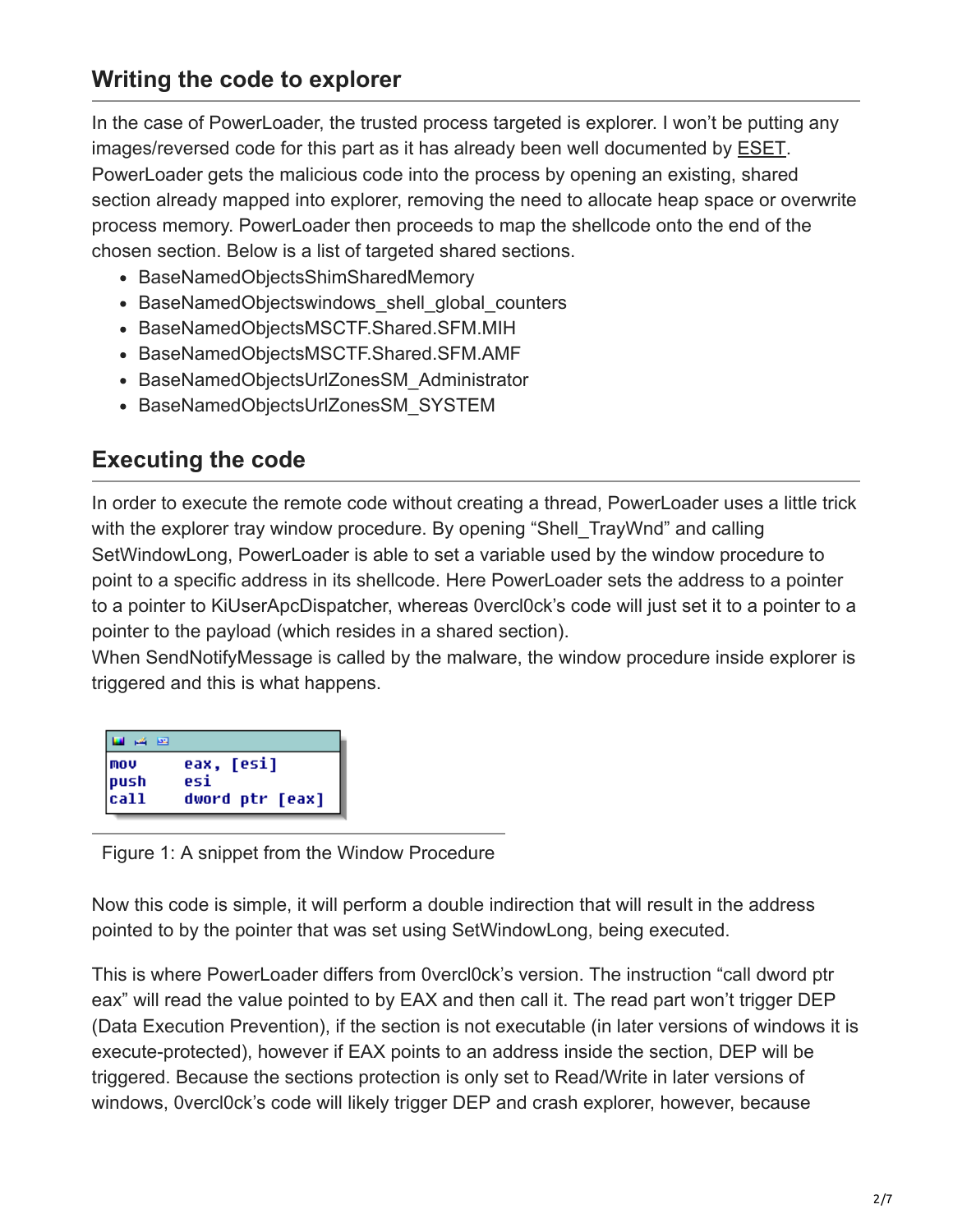PowerLoader's pointer points to KiUserApcDispatcher (resides in ntdll), DEP is not triggered.

Well how does one get from KiUserApcDispatcher to code execution, without executing the non-executable shellcode, I hear you ask?

#### **ROP Chains, Unicorns, and Rainbows**

This part greatly interested me, partly because I have never seen a ROP chain in the wild before but mainly because it is the most advanced injection method I have ever come across. In order to understand how PowerLoader gets from KiUserApcDispatcher, to shellcode execution, we need to do some disassembling.

In Figure 1, we see the Window Procedure pushing ESI onto the stack, then calling KiUserApcDispatcher. It is important to remember ESI contains the address (held in the shellcode) of the pointer to the KiUserApcDispatcher pointer.

So let's see dissasemble KiUserApcDispatcher.

```
国西西
; Exported entry
                 45. KiUserApcDispatcher
  stdcall KiUserApcDispatcher(x, x, x, x, x)
public KiUserApcDispatcher@20
KiUserApcDispatcher@20 proc near
Context= bute ptr 10h
                       ; Address in stack (Sets EDI for REP MOUSB)
lea
        edi, [esp+10h]
                        ; Pop return address into EAX
DOD
        eax
                        ; Call what would have been the return address
call
        eax
push
        1.
        edi
push
        ZwContinue@8
                        ; ZwContinue(x,x)
call
nop
```
#### Figure 2: KiUserApcDispatcher

Pay attention to the first 3 instructions. "lea edi, [esp+10h]" is loading the last parameter into the EDI register. If you remember in Figure 1, the last parameter pushed to the stack was ESI, which contains an address within the shellcode. Next it pops the return address into the EAX and then calls it, this results in execution being transferred back to the Window Procedure.

So really nothing has happened here, We've just set the EDI to an address inside the shellcode and then gone back to where we came from. So in order to see what happens next, we are going to have to dig deeper. Here is some more of the Window Procedure.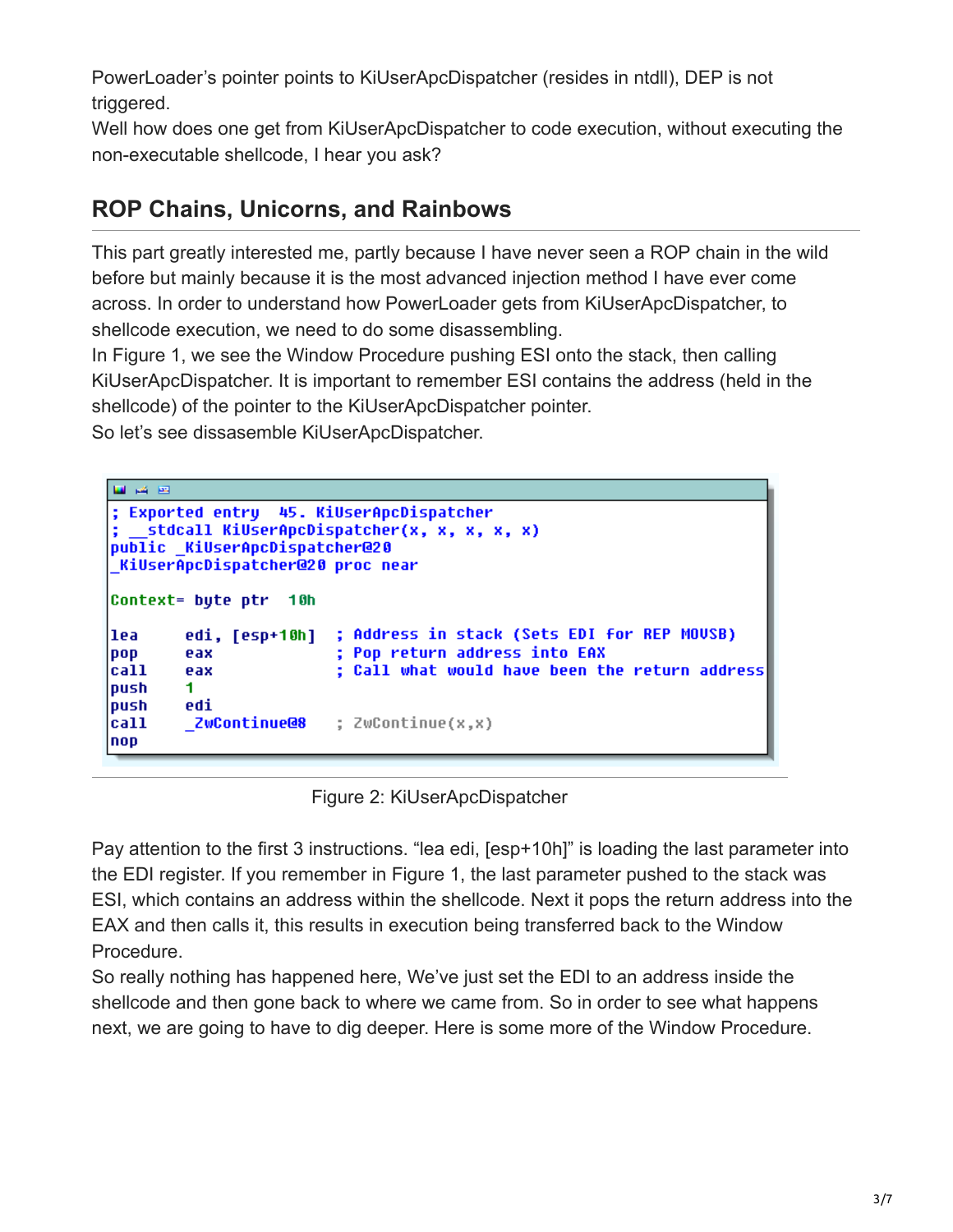| mou                                               | eax, [esi]<br>; Load KiUserApcDispatcher Pointer from shellcode                                                                                                                  |
|---------------------------------------------------|----------------------------------------------------------------------------------------------------------------------------------------------------------------------------------|
| push                                              | ; Start of ROP Chain (Sets ESI for REP MOUSD)<br>esi                                                                                                                             |
| call                                              | dword ptr [eax] ; Call KiUserApcDispatcher                                                                                                                                       |
| pusin<br>mou                                      | <b>Lenprary of</b><br>eax, [esi]                                                                                                                                                 |
| push                                              | [ebp+arg 8]                                                                                                                                                                      |
| mou                                               | ecx. esi                                                                                                                                                                         |
| push                                              | edi                                                                                                                                                                              |
| push                                              | ebx                                                                                                                                                                              |
| call                                              | dword ptr [eax+8] ; Call function to clear the direction flag and return                                                                                                         |
| cmp                                               | edi, 82h                                                                                                                                                                         |
| mou                                               | [ebp+arq C], eax<br>JmpNotTaken                                                                                                                                                  |
| jz                                                |                                                                                                                                                                                  |
|                                                   |                                                                                                                                                                                  |
| <b>MAG 1992</b>                                   |                                                                                                                                                                                  |
|                                                   | ; START OF FUNCTION CHUNK FOR ?s_WndProc@CImpWndProc@@KGJPAUHWND_@@IIJ@Z                                                                                                         |
| xor<br>push<br>push<br>push<br>call<br>nov<br>imp | JmpNotTaken:<br>edi. edi<br>edi<br>: dwNewLong<br>: nIndex<br>edi<br>: hWnd<br>ebx<br>imp SetWindowLongW@12 : SetWindowLongW(x,x,x)<br>ds:<br>$[$ esi $+4$ ], edi<br>1oc_1001B6B |
|                                                   |                                                                                                                                                                                  |
| 四 道 四                                             |                                                                                                                                                                                  |
| loc 1001B6B:<br>nov                               |                                                                                                                                                                                  |
| esi<br>push                                       | eax, [esi]<br>dword ptr [eax+4] ; Call function to copy the ROP Chain onto the current stack                                                                                     |

Figure 3: More of the Window Procedure shown in Figure 1

Now in this disassembly we need to pay attention to the instructions underlined in red and orange, the blue box is the code we already discussed (executes KiUserApcDispatcher and sets EDI to ESI), the rest of the code can be ignored. As you can see, the function makes 2 more calls (EAX+8, followed by EAX+4), if you remember earlier, EAX is an address in the shellcode, so the next call is to the address 8 Bytes below.

Let's take a look at the shellcode shall we?

```
00100E0C dd offset KiUserApcDispatcherPtr
00100E10 dd 0
00100E14 dd 0
00100E18 dd 0
00100E1C dd 0
00100E20 KiUserApcDispatcherPtr dd offset ntdll KiUserApcDispatcher
00100E24 ROPGadget MOUSB dd 0
00100E28 ROPGadget SetDF dd 0
```
Figure 4: A small snippet from the shellcode

When SetWindowLong was called by PowerLoader it set the ESI (Blue Box Figure 3) to 00100E0C (Which holds the address 00100E20), The code then performs and indirection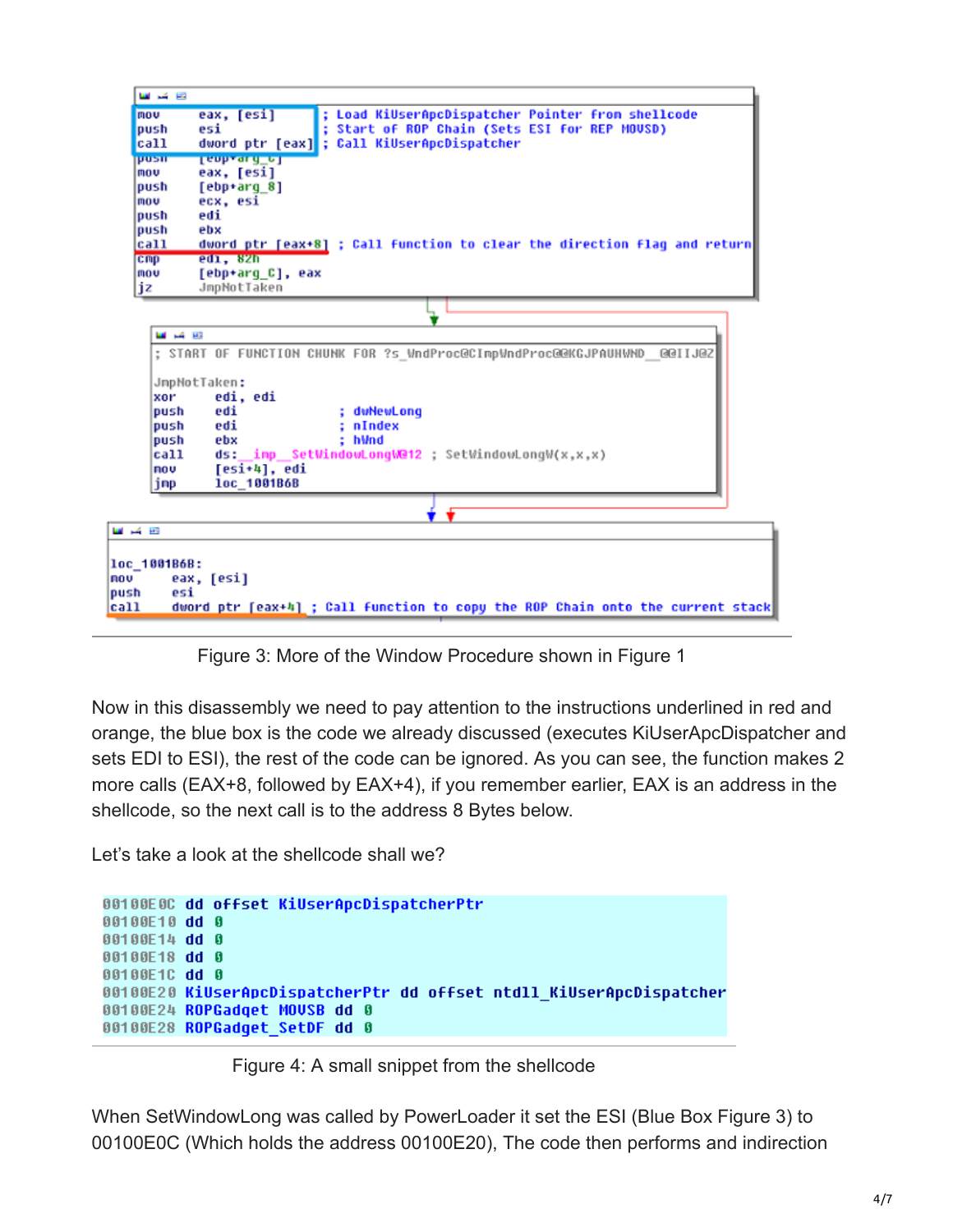and EAX ends up pointing to KiUserApcDispatchPtr (00100E20). Using some very basic maths, EAX+8 points to 00100E28 and EAX+4 to 00100E24.

What are 00100E28 & 00100E24? When the shellcode was made during runtime, PowerLoader searched for some byte sequences in explorer using ReadProcessMemory, then stored the addresses of those sequences in the shellcode. The sequences are instruction within the executable regions of explorer's memory, their purpose is to perform certain operations as PowerLoader can't execute any of its own code yet, due to the section being execute-protected.

00100E28 points to some code in explorer that executes the instruction "STD" followed by "RET", As a result the instruction underlined in red will result in the direction flag being set and execution being returned to the Window Procedure.

Until now, nothing makes any sense at all. We've set the ESI to an address in the shellcode (Figure 1), we've set the EDI to an address on the stack (Figure2), and we've set the direction flag. What happens next makes sense of it all. EAX+4 is called from the window procedure, as we established EAX+4 is a pointer in our shellcode, but what does it point to? Again, we need to do some disassembling.

| <b>1999</b> - 2009                                                                                                                                                      |
|-------------------------------------------------------------------------------------------------------------------------------------------------------------------------|
| ; public: virtual long stdcall CFileSysBindData::SetFindData(struct _WIN32 FIND DATAW const *)<br>?SetFindData@CFileSysBindData@@UAGJPBU_WIN32_FIND_DATAW@@@Z_proc_near |
| arq 0- dword ptr<br>8                                                                                                                                                   |
| arg 4= dword ptr<br>8C h                                                                                                                                                |
| edi, edi<br>mou                                                                                                                                                         |
| push<br>ebp                                                                                                                                                             |
| ebp, esp<br>mou                                                                                                                                                         |
| push<br>esi                                                                                                                                                             |
| esi, [ebp+arq 4]<br>mov                                                                                                                                                 |
| edi<br>push                                                                                                                                                             |
| edi, [ebp+arg_0]<br>nov                                                                                                                                                 |
| edi, 20h<br>ladd                                                                                                                                                        |
| ex, 94h<br>nou                                                                                                                                                          |
| ; Copy ROP Chain over stack<br>rep movsd                                                                                                                                |
| edi<br>$ $ pop                                                                                                                                                          |
| <b>xor</b><br>eax, eax                                                                                                                                                  |
| esi<br>  pop                                                                                                                                                            |
| ebp<br>$ $ pop                                                                                                                                                          |
| retn<br>8                                                                                                                                                               |
|                                                                                                                                                                         |

Figure 4: A random function in shell32.dll

Remember i said PowerLoader scanned some byte sequences in explorer? Well these bytes were found, in this case inside some random shell32 function (it doesn't matter). Now the pointer doesn't point to the start of the function, it points somewhere in the middle, as a result, only the bytes in the red box are executed. It should become apparent what is happening. The instruction "REP MOVSD" will move ECX (0x94) bytes from the address in ESI to the address in EDI. Earlier the code managed to use code within explorer to set the ESI to the shellcode address, the EDI to an address on the stack, then Set the direction flag to 1. Because of this, the shellcode starting at address 00100E0C will be copied to the stack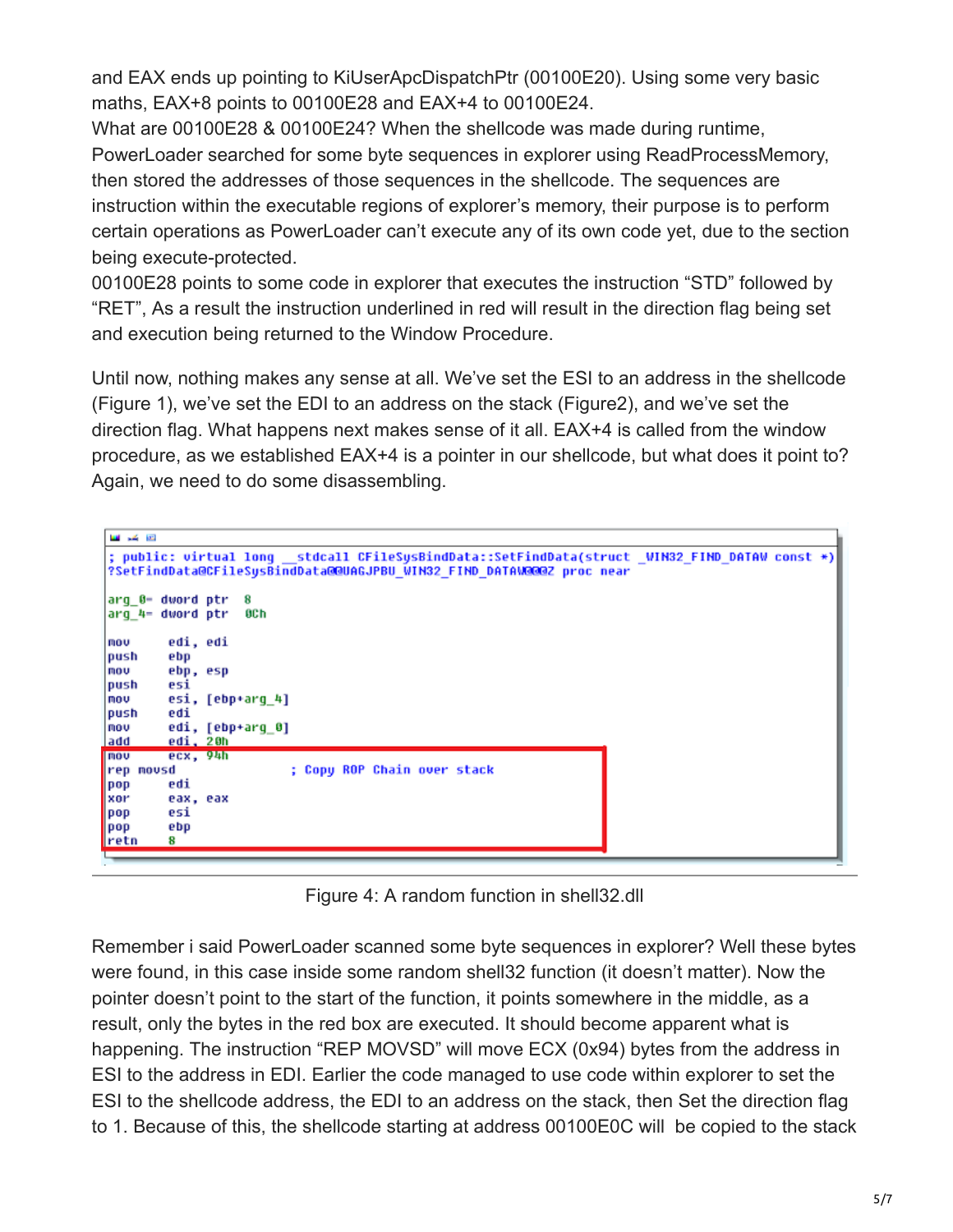backwards (The copying will start at the address in ESI, copy a DWORD, then subtract the address by 4 and repeat.

(Remember: because all addresses points to executable code within explorer address space, and they are called using a pointer, no code in the shellcode is actually executed, thus resulting in no nasty DEP errors.)

This is where things start to heat up, PowerLoader has just used code located within explorer to overwrite some of the stack with some shellcode, which means although still incapable of directly executing its own code, PowerLoader has control over return addresses and stack based parameters.

Let's have a look at the code that was copied.

```
00090D8C dd 0
00090D90 dd 1
00090D94 dd 2
00090D98 dd 3
00090D9C dd offset ROPGadget PopEax
00090DA0 CurrentProcHandle dd OFFFFFFFFh
00090DA4 dd offset ntdll atan
00090DA8 dd offset ShellcodeStart
00090DAC ShellcodeLength dd 80h
00090DB0 dd offset EmptyLocation
00090DB4 dd offset ntdll atan
00090DB8 ROPGadget_JmpEax dd 1173CEFh
00090DBC EmptyLocation dd 0Ch
00090DC0 dd 0Dh
00090DC4 ShellCodeIAT dd offset unk 90E2C
00090DC8 dd 0Fh
00090DCC dd 10h
00090DD0 dd 11h
00090DD4 dd 12h
00090DD8 dd 13h
00090DDC dd 14h
00090DE0 dd 15h
00090DE4 dd 16h
00090DE8 dd 17h
00090DEC dd 18h
00090DF0 dd offset ROPGadqet ClearDF
00090DF4 dd 1Ah
00090DF8 dd 1Bh
00090DFC dd offset ROPGadget PopEax
00090E00 dd 70h
00090E04 dd offset ntdll alloca probe
00090E08 dd offset kernel32 WriteProcessMemory
```
Figure 5: The ROP Shellcode that is written to the stack

Once the code copying the ROP Shellcode to the stack is done, it hits the ret instruction, but because the stack has been overwritten, it instead ends up executing code pointed to by the ROP Shellcode, Each bit of code has a ret instruction which causes the next ROP gadget to be executed. I stepped through in a debugger, below i have made a list of the ROP Gadgets in order of execution, each line is a different gadget.

1. Direction Flag Clear